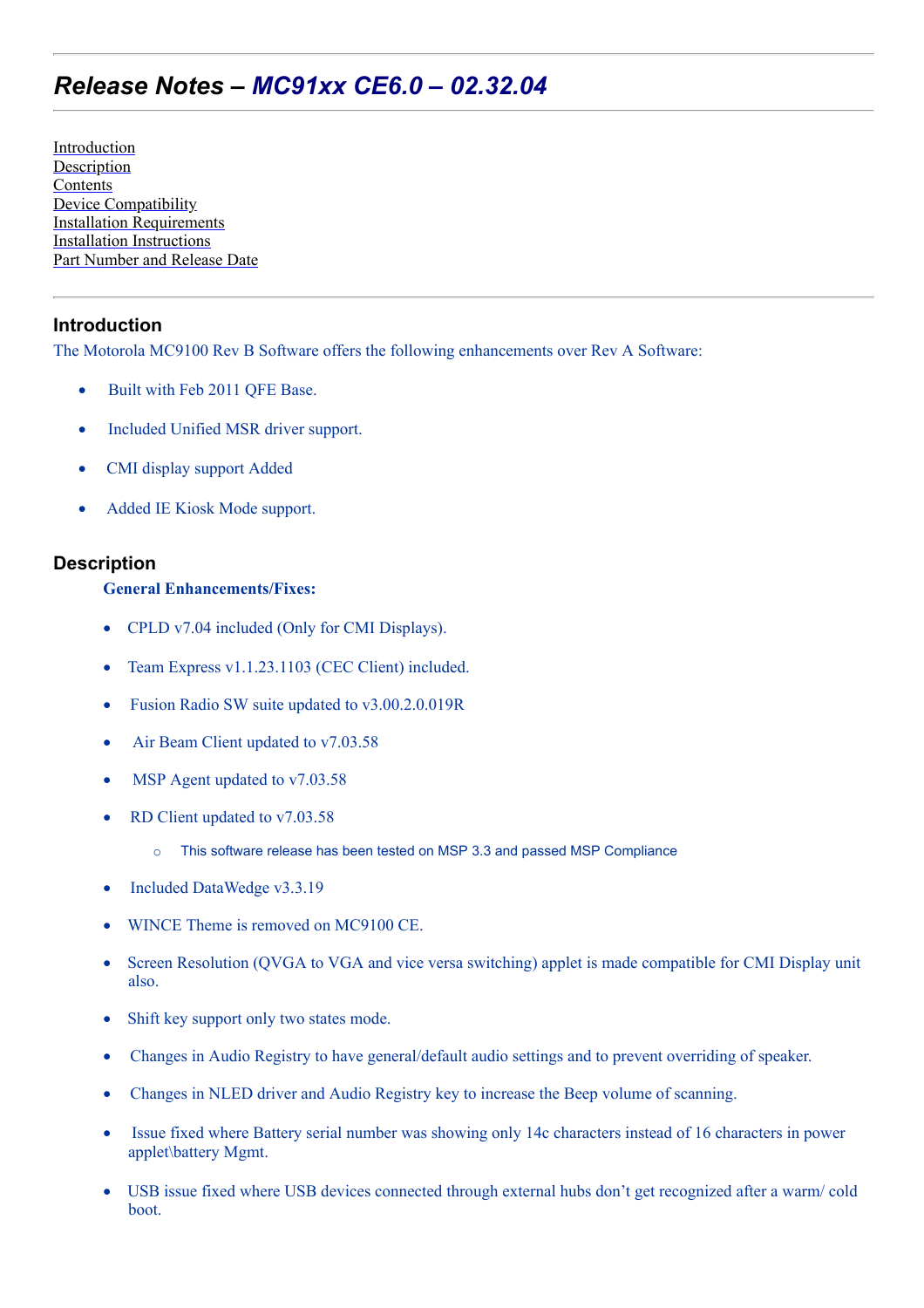- · USB issue fixed where USB client would get disconnected because of a PortModeChangeEvent even though the port has not been changed.
- · Added some more Regional Setting Locales support:-
	- Albanian
	- Azeri (Cyrillic)
	- Azeri (Latin)
	- Belarusian
	- Bulgarian
	- Croatian
	- Czech
	- Estonian
	- FYRO Macedonian
	- Georgian
	- Greek
	- Hungarian
	- Kazakh
	- Latvian
	- Lithuanian - Polish
	-
	- Russian
	- Romanian
	- Serbian (Cyrillic) - Serbian (Latin)
	- Slovak
	-
	- Slovenian
	- Tatar
	- Turkish
	- Ukrainian
	- Uzbek (Cyrillic) - Uzbek (Latin)
	-

#### **Features/Fixes for Scanner:**

- Improvements to DPM datamatrix codes with new Pixdll 5.14.09.02
- · Added feature in long range imager in order to read reflective barcodes at 30 ft distance.
- Added support for LCD mode with new reader param. LCD mode is supported only for SE4500 RevB engines.
- Added Coupon report mode, which enables user to read old, interim and new coupon types. Also added new UPC/EAN param for selecting coupon report mode.
- Issue fixed when device becomes irresponsive whenever continuous scanning is performed for 7-8 hours.
- Issue fixed where ScanSamp Imager application was taking more than 3500 msec to close.
- · Issue fixed where Imager beam width keeps Normal size at first pressed after changing the settings.
- Issue fixed where Scanner beam width is more when beam width mode is set to narrow compared with when set to normal.
- RS507: Issue fixed where in the first disconnect was not sent to the application during BT session.

## **Features/Fixes for WLAN:**

- SPR 20440: Correct issue where authentication would occasionally fail after cold boot.
- SPR 19274: Fixed an issue where the WLAN radio would occasionally reset during high volume data transfers..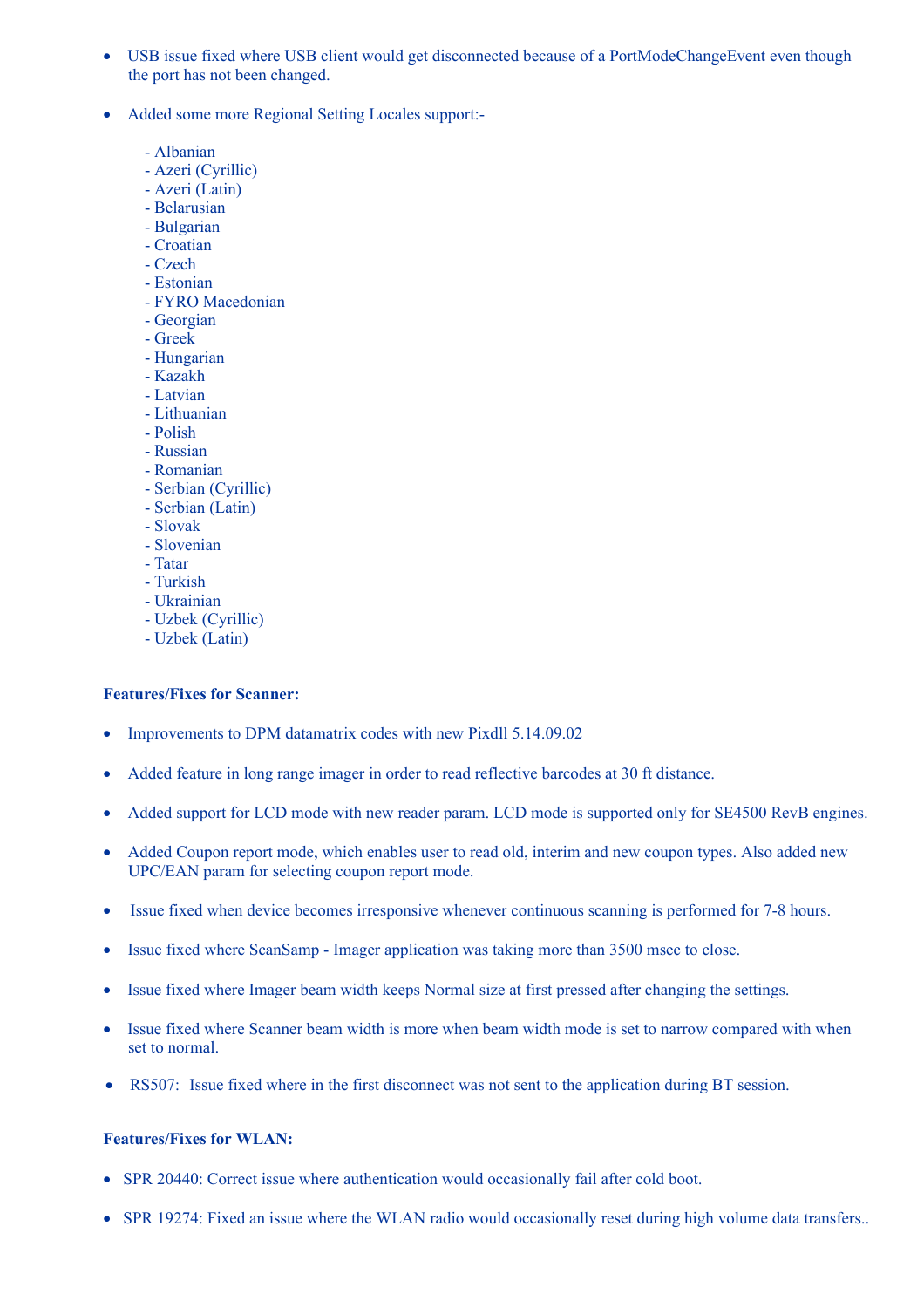- Fixed the cold boot persistence feature on Windows CE 6.0 devices.
- Fixed an issue where the login dialog displayed a blank white screen on CE 5.0
- Fixed an issue where Wireless Status application displays an empty message box if WLAN is disabled via Microsoft SCMDM.
- Fixed an issue where FIPS 140-2 self test would fail.
- · Added the user certificate hash override feature [Fusion API enhancement].
- Regulatory update 5GHZ restriction in Taiwan.

#### **Fixed issues in MSP Agent:**

 Details or updates about MSP may be found at following link. https://support.symbol.com/support/search.do? [cmd=displayKC&docType=kc&externalId=13081&sliceId=&dialogID=247890727&stateId=1%200%20247886473](https://support.symbol.com/support/search.do?cmd=displayKC&docType=kc&externalId=13081&sliceId=&dialogID=247890727&stateId=1%200%20247886473)

#### **SPR's Included:**

- SPR 19313 Fix: The registry key is added to prevent the SD card un-mounting when the battery was removed. *[HKEY\_LOCAL\_MACHINE\Drivers\BuiltIn\SDHC\_GENERIC] "NoRemoveOnBattFault"=dword:00000001*
- SPR 20571: When configuring Remote Desktop on the CE devices, the clipboard sharing option is enabled now and user can select it. Earlier this option was grayed out and user was not able to select.
- SPR 19400: ScanSamp Scanner application was taking more than 3500 msec to close.
- SPR 19650 Battery part numbers are reported incorrectly.

#### **Known Issues:**

• During upgrade, Display goes to OFF state if the device is not connected to AC Power and "Turn off device if not used for x minute" is set

 on Power Settings applet. Display can be turned ON by pressing power key, but OSUpdate Progress bar cannot be seen.To workaround

 this issue, before upgrading make sure you unselect "Turn off device if not used for x minute" option in Power Settings applet.

· During upgrade or down grade, if upgrade doesn't succeed then a low storage memory will pop up the device screen. To workaround this

issue, cold boot the device. Program and Storage memory will reset back to original state.

- If device shows low memory while copying OSUpdate folder to  $\T$ emp, delete all the contents of the application folder and cold boot the device.
- Not able to open the drive from Host PC when USB config applet is configured as Mass Storage as platform\applicationTo workaround this issue, Install Microsoft Update for Windows XP (KB955704) located in following link and restart PC.
	- <http://www.microsoft.com/download/en/details.aspx?DisplayLang=en&id=19364>
- · Workaround to fix Pop sound at the beginning of a recording. The following registry key should be set to enable it

 *[HKLM\Drivers\BuiltIn\Wavedev] "ADCMicBiasPowerAlwaysOn" =1*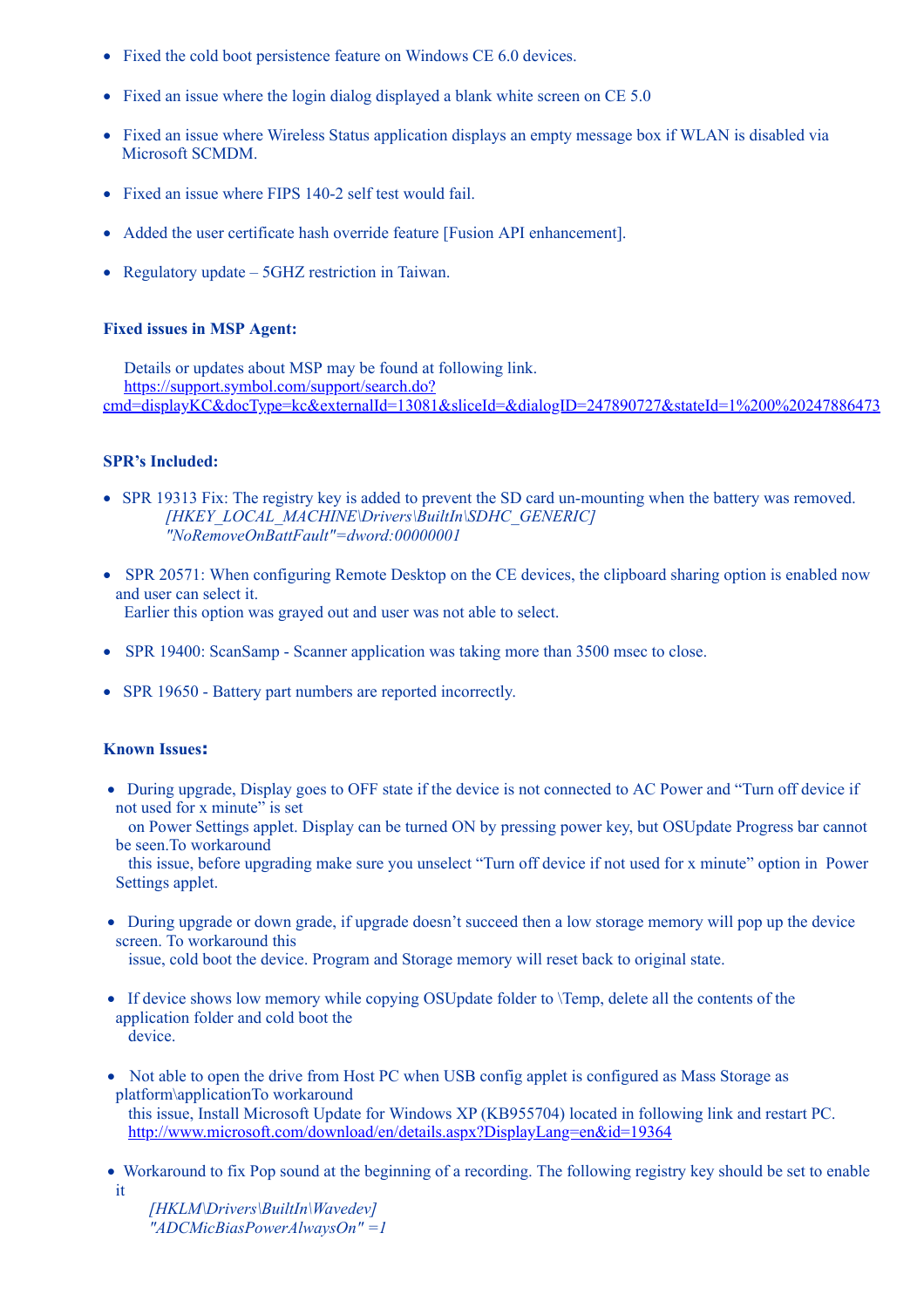It may not completely eliminate the pop. It should minimize the pop for both internal microphone and wiredheadset microphone.

## <span id="page-3-0"></span>**Contents**

- 9100c60BenUP023204.zip OSUpdate Package v02.32.04  $\bullet$
- 9100c60BenAB023204.APF AirBEAM Package v02.32.04  $\bullet$
- 9100c60BenOS023204.hex OS v02.32.04

## <span id="page-3-1"></span>**Device Compatibility**

This software release has been approved for use with the following Motorola devices.

| Device | <b>Operating System</b>     |
|--------|-----------------------------|
| MC91xx | Windows CE 6.0 Professional |

## <span id="page-3-2"></span>**Installation Requirements**

MC91xx device must contain release version of CE6.0 (01.24.09) software.

## <span id="page-3-3"></span>**Installation Instructions**

# *For Upgrade*

#### *Upgrade* **from Rev A (01.24.09) to Rev B (02.32.04) through \Temp**

- Unzip **9100c60BenUP023204.zip** upgrade package to local desktop.  $\bullet$
- Copy **OSUpdate** folder and all its contents to **\Temp** of the device.  $\bullet$
- Run **9100c60Ben\_TEMP** shortcut from **\Temp\OSUpdate** folder to start the update process.  $\bullet$
- The update will takes approximately 2 minutes.  $\bullet$

## *Upgrade* **from Rev A (01.24.09) to Rev B (02.32.04) through \Storage Card**

- $\bullet$ Unzip **9100c60BenUP023204.zip** upgrade package to local desktop.
- Copy **OSUpdate** folder and all its content to root folder on SD card.  $\bullet$
- Insert the SD card into a SD slot on a device.  $\bullet$
- Run **9100c60Ben\_SD** shortcut from **\Storage Card\OSUpdate** folder to start the update process.
- The update will takes approximately 2 minutes.  $\bullet$

## *For Downgrade*

## *Downgrade* **to Rev B (02.32.04) from Rev A (01.24.09) through \Temp**

- Unzip **9190c60BenUP012409.zip** package to local desktop.  $\bullet$
- Copy **OSUpdate** folder and all its contents to **\Temp** of the device.  $\bullet$
- Run **9100c60Ben\_TEMP** shortcut from **\Temp\OSUpdate** folder to start the update process.
- The update will takes approximately 2 minutes. $\bullet$